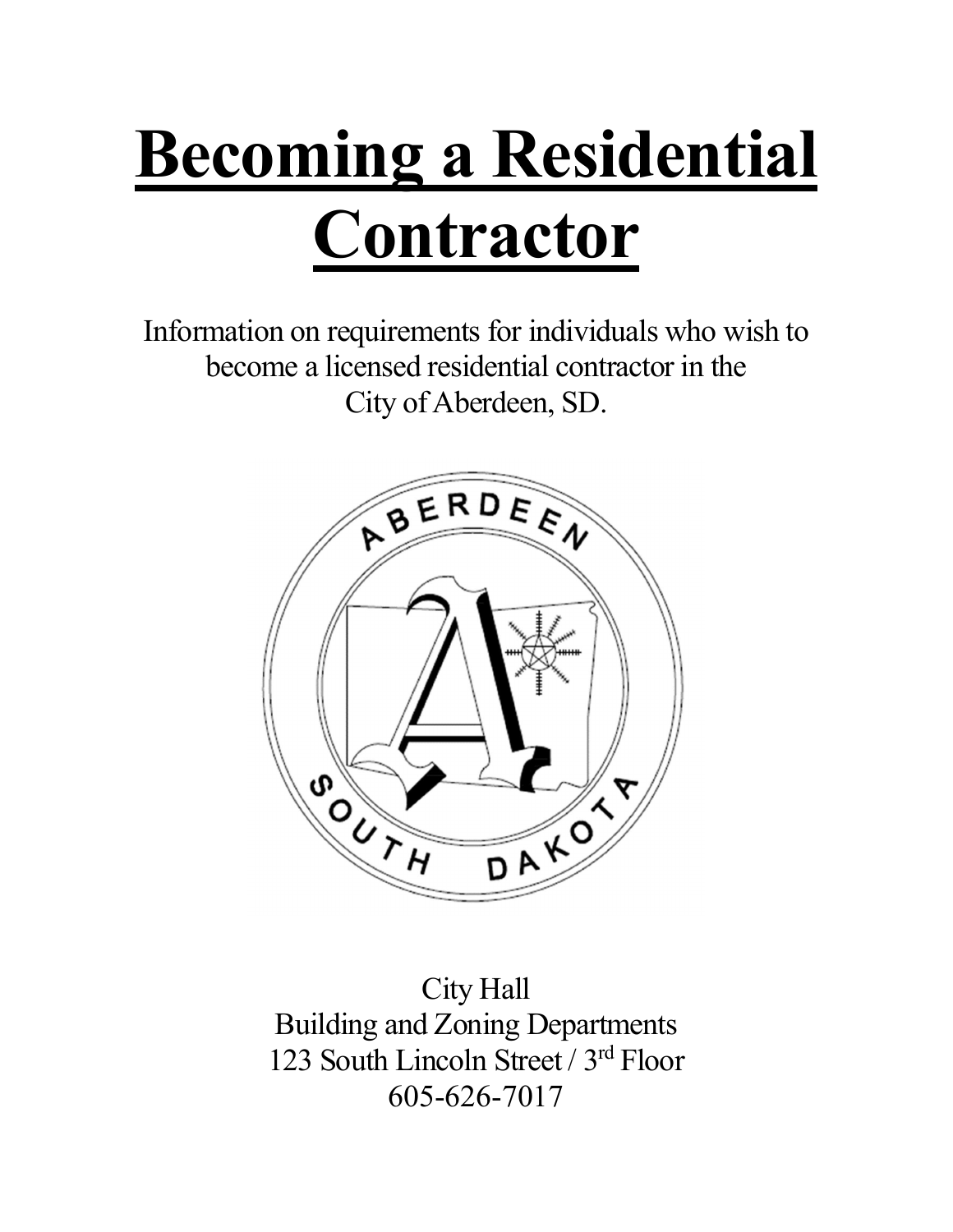## Licensing requirements for the City of Aberdeen, SD differ from trade to trade. Please review the following to verify what is applicable to you.

Electricians: Although required to be licensed through the State of South Dakota, the City of Aberdeen has no city specific licensing requirements needed to work within city limits. All required permits and inspections will be issued and conducted through the State of South Dakota. For further information, feel free to visit South Dakota's Department Of Labor and Regulation website dlr.sd.gov.

Plumbers (Commercial and Residential): Whether you are based in the City of Aberdeen itself, a different city within South Dakota, or you are based out of a completely different state all together, you must be licensed through both the State of South Dakota and the City of Aberdeen. Fees for the City of Aberdeen plumbing licenses can be found on the attached form named Application For City Licenses. Unlike the electrical permits and inspections mentioned in the above paragraph, all plumbing permits and inspections will be issued and conducted by City of Aberdeen Inspectors based in the City of Aberdeen's Building Inspection Department. The City of Aberdeen's Building Inspection Department contact information can be found at the bottom of this handout. All information regarding the State of South Dakota's plumbing licensing requirements can be found at South Dakota's Department of Labor and Regulation website dlr.sd.gov.

Contractors (Commercial): Commercial contractors are not required to be licensed through the City of Aberdeen but are required to obtain a South Dakota Excise Tax License. All information regarding South Dakota's excise tax licensing can be found at South Dakota's Department of Revenue website *dor.sd.gov.* In addition, please refer to the above paragraphs when hiring Electricians and Plumbers for a commercial construction project.

Contractors (Residential): Whether you are based in the City of Aberdeen itself, a different city within South Dakota, or you are based out of a completely different state all together, you must be licensed through the City of Aberdeen. The requirements to become a licensed Residential Contractor through the City of Aberdeen can be found on the attached form named Application For Aberdeen Residential Building Contractors License. Of the requirements listed on said form, the examination requirement may be waived if proof of prior licensing from recognized jurisdictions is approved by the City of Aberdeen's Building Official.